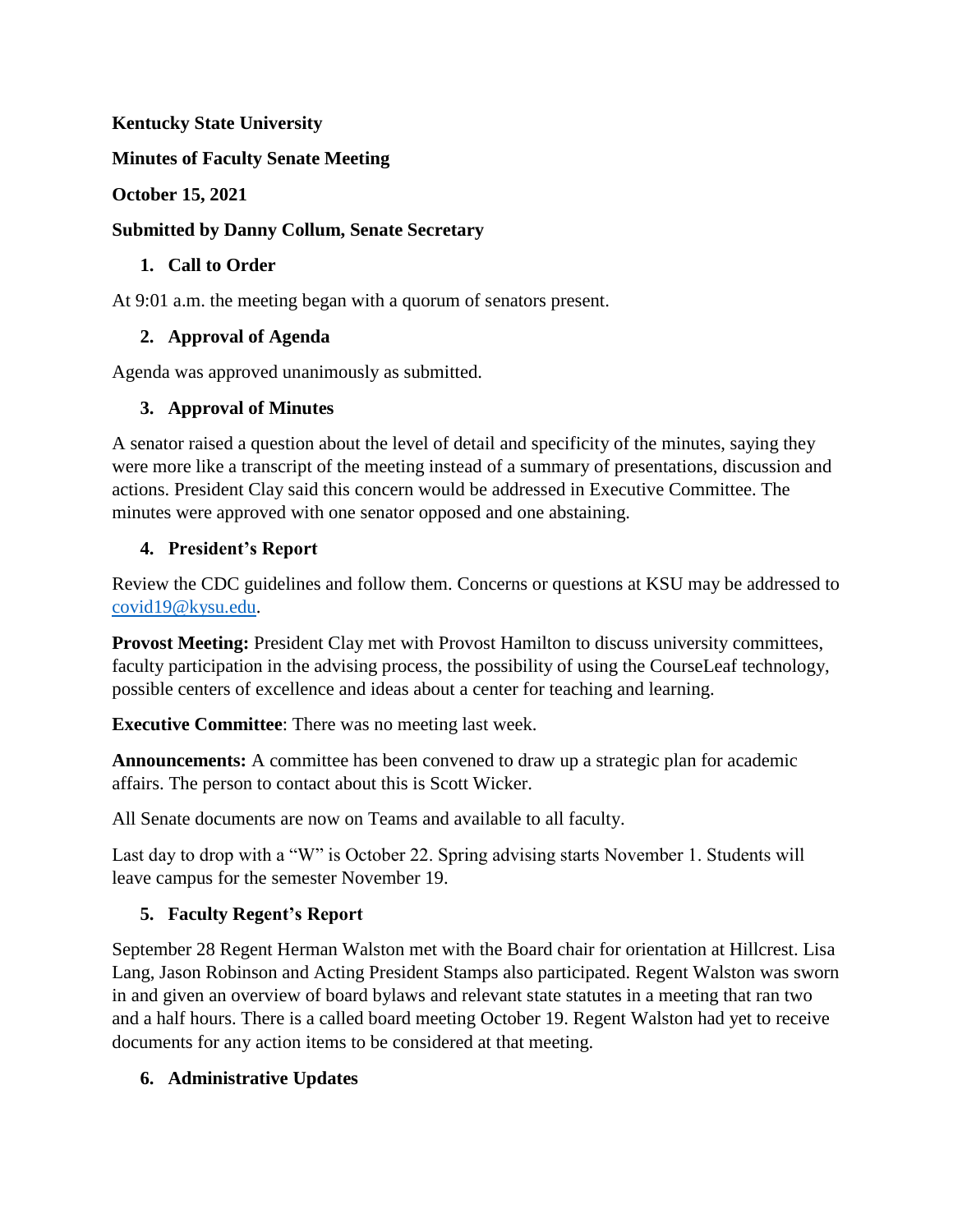**General Education**: Bruce Griffis reported that the general education committee is working on a report for CPE. Please respond quickly if information is requested.

**Distance Learning and Technology:** Michael Dailey reported that Walk-in Wednesdays are going well. The service is also being offered on Teams. The Distance Education Committee is meeting today to work on Quality Matters and support for faculty. Dr. Dailey noted that the Association of College and University Educators (ACUE) is a valuable vehicle for faculty professional development.

**University College/Advising**: Margery Coulson-Clark announced that one percent of faculty have still not posted midterm grades. Please do so. The next board meeting will consider software purchases that could help automate the advising process. There is an in-person career fair October 28. October 22 is the last day to drop classes. A senator raised a concern about students not attending classes. Dr. Coulson-Clark asked that we report those students to her.

## **Grants and Sponsored Programs**

Micah Glenn introduced himself as the new director of grants and sponsored programs. He will be meeting soon with the Senate Budget and Academic Support Committee to work on grants training for faculty. Dr. Glenn reported that agriculture just received a \$750,000 grant for equity in agriculture. STEM faculty was recently given a grantwriting training. A survey is coming soon to identify resources on grantwriting.

## **7. Faculty Senate Committee Reports**

**Academic Policy Committee:** APC had no meeting last week. Survey on the four-day class schedule is coming soon.

**Curriculum Committee**: Curriculum had no meeting. Proposals are coming in for future meetings. Committee chair, Senator Wang, is still working on tracking down the status of previously approved action items. President Clay noted that some were just sent to the registrar from last semester.

**Professional Concerns Committee**: Committee Chair, Senator Stratton, reported that his committee met briefly last Friday. He also reported the Faculty Senate resolution on the presidential search process has been transmitted to Acting President Stamps, the Board of Regents chair and Dr. Aaron Thompson.

Regarding the Faculty Senate Resolution on University Governance, the committee considered the polling data reported at the last Senate meeting. The committee amended the resolution to state that KSU has been here 135 years instead of 134 and approved the amended resolution. The committee is now bringing the resolution back to the Faculty Senate for a vote.

A senator offered a friendly amendment to change "ensure" to "insure" in the last paragraph of the resolution. This amendment was accepted. After some discussion about the purpose of the poll of the entire faculty on this resolution, another friendly amendment was offered to remove a note at the bottom of the resolution text that said the resolution was approved by a majority in a vote of the full faculty. This amendment was accepted, and the note was removed.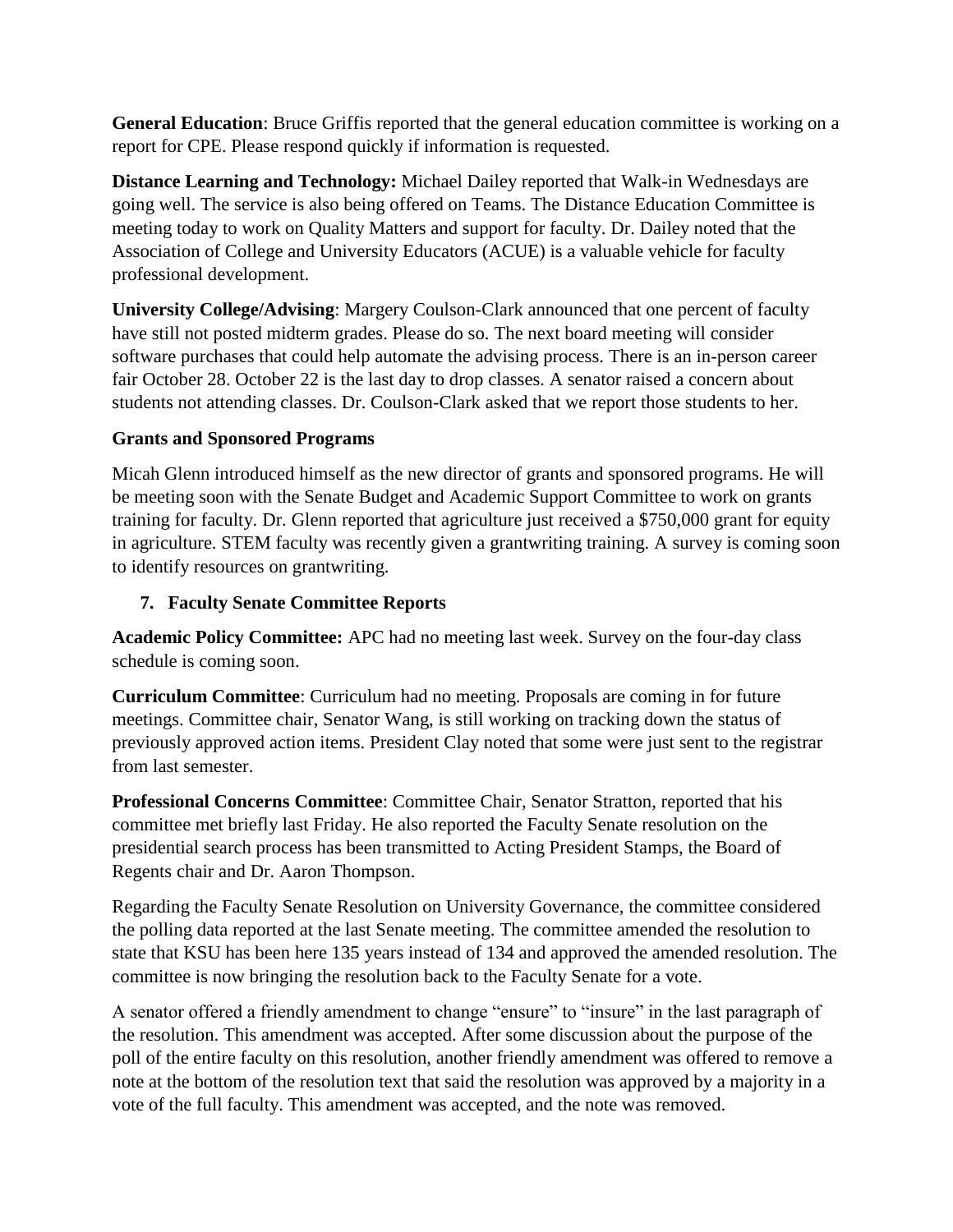The amended text of the resolution is below:

#### *Resolution of the Faculty Senate on University Governance*

*From: The Kentucky State University Faculty Senate*

*To: Dr. Aaron Thompson, Council on Postsecondary Education*

*Subject: Kentucky State University Board of Regents*

*Date: Friday September 24, 2021*

*Whereas for 135 years Kentucky State University has been a beacon of hope and progress for Black Kentuckians and*

*Whereas, in recent decades Kentucky State University has offered opportunity to underserved students of all backgrounds and*

*Whereas we, the faculty of the university are entrusted with carrying out the university's mission of teaching, research and service and carrying forward its historic role in the Commonwealth and*

*Whereas, disturbing public reports have appeared in recent days suggesting that negligence on the part of the university's governing body, the Board of Regents, and the current administration has contributed to a grave financial crisis that threatens the integrity of the university's core mission and*

*Whereas, these reports further suggest that the Board's discussions of this crisis with the university's past president may have been inappropriately conducted in closed session and*

*Whereas, this same Board of Regents is now engaged in the process of selecting a new president for the university*

*Therefore Be It Resolved that the Faculty Senate, representing the entire faculty of the university, urges the Council on Postsecondary Education to work with the governor's office to make any changes in the procedures and composition of the Board that may be required to ensure accountability and transparency at the highest levels of the university's governance.*

A senator moved for a vote on this resolution. There was a second.

Another senator spoke to request that the vote on this resolution be conducted by secret ballot. A vote was called on the question of secret ballot which was approved by 17 senators, with none opposing and none abstaining.

KSU Institutional Research conducted an anonymous vote of Faculty Senate members and the result was 13 "yes," four "no" and seven abstentions. So the Faculty Senate Resolution on University Governance was approved and will be transmitted to Dr. Aaron Thompson.

**Budget and Academic Support Committee:** Committee chair, Senator Ballard-Kang, reported that the committee is collecting information on instructional spending at peer institutions. The committee is also examining the issue of course fees being returned to the units that offer the courses instead of absorbed into the general fund.

**Other Business:** There was no other business.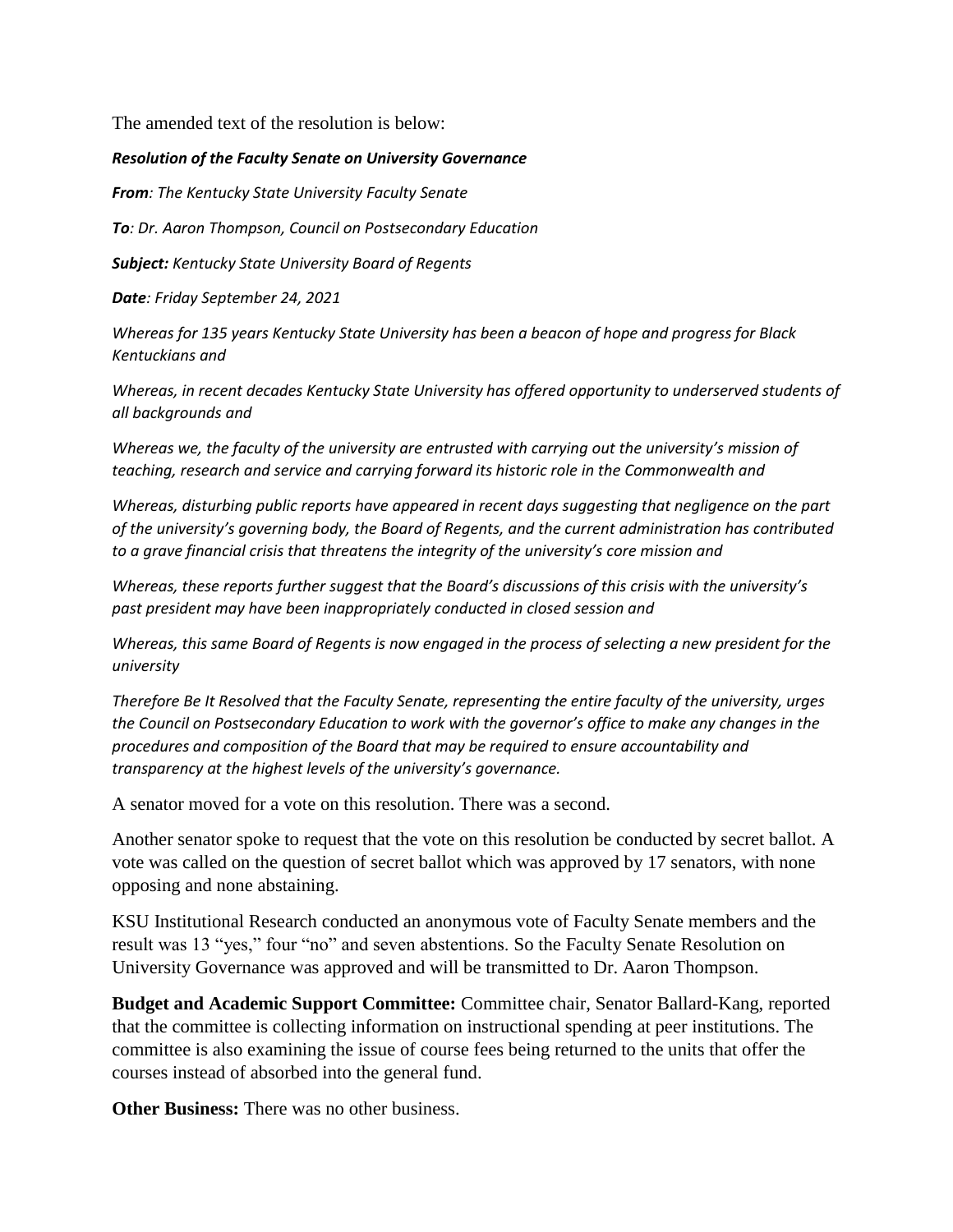**Adjournment**: The Senate adjourned at 10:10 a.m.

### **Attendance**

| <b>Senators</b>       |                         |
|-----------------------|-------------------------|
| Phillip H Clay        | Daniel D Collum         |
| <b>Nancy Capriles</b> | Fariba Kashan           |
| <b>Gary Stratton</b>  | James Obielodan         |
| Barbara Witty         | Jens Hannemann          |
| Patti Marraccini      | <b>Noel Novelo</b>      |
| Mary Barr             | Gavin Washington        |
| Rozina Johnson        | Dr. Kristopher R Grimes |
| Keith McCutchen       | Jennifer Ballard-Kang   |
| Buddhi Raj Gyawali    | <b>Shawn Lucas</b>      |
| Changzheng Wang       | Dr. Nkechi Amadife      |
| <b>Bruce Griffis</b>  |                         |
|                       |                         |

# **Absent:** Rene Desborde, Fariba Bigdeli-Jahed

**Excused:** Bobby Walter

| <b>Guests</b>   |                          |
|-----------------|--------------------------|
| Micah Glenn     | Ban                      |
| Eric Yang       | Kirk Pomper              |
| Keturah Nix     | Maia M Langley           |
| Herman Walston  | <b>Charles Holloway</b>  |
| David Shabazz   | Dr. Joy Coles            |
| Danielle        | Dr. Berkley N. King, Jr. |
| Dantrea Hampton | Jesse Osbourne           |
| Ken Andries     | Dr. Leroy Hamilton, Jr.  |